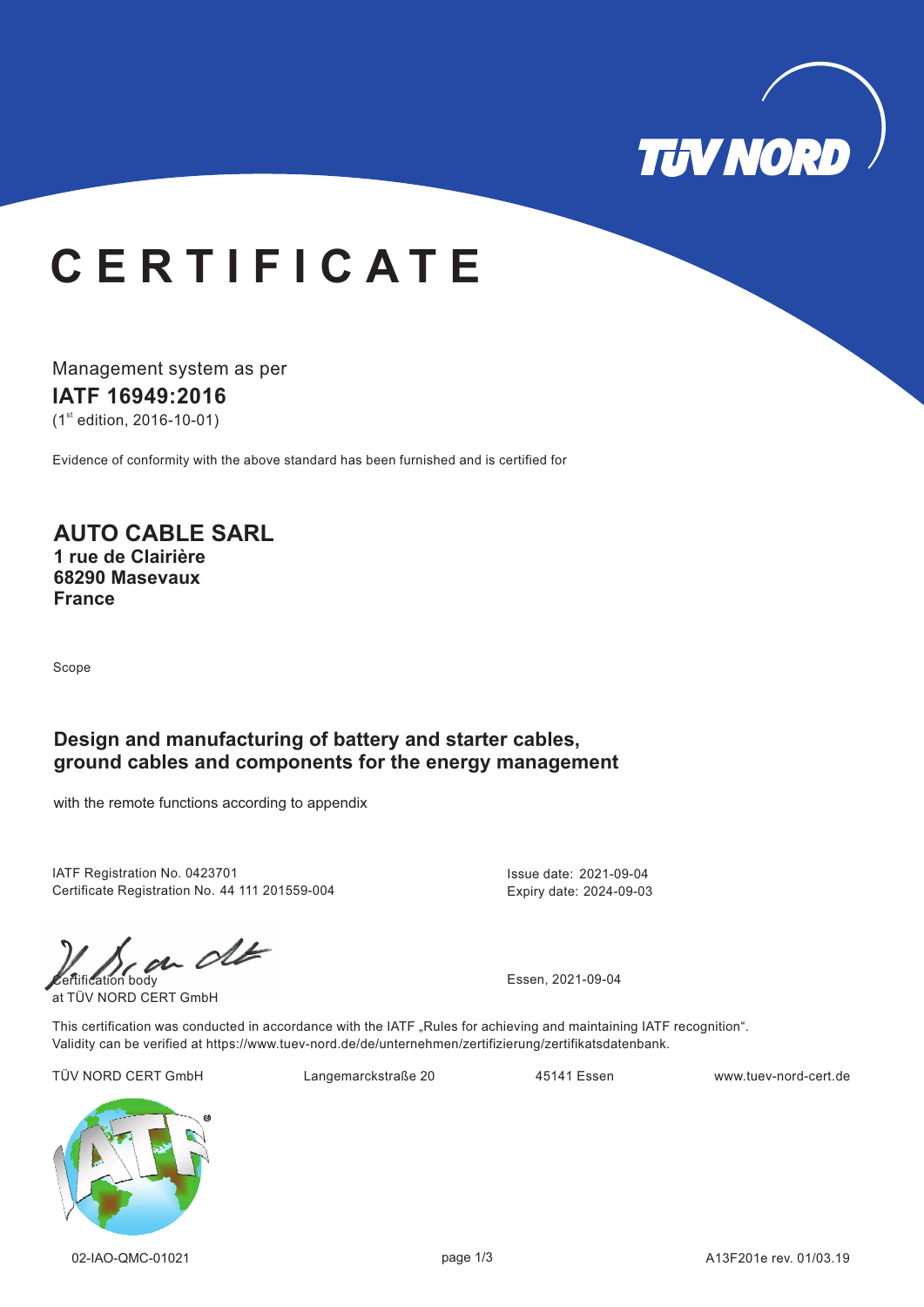

# **C E R T I F I C A T E**

Appendix to IATF Registration No. 0423701 Certificate Registration No. 44 111 201559-004

#### **IATF 16949: 16 20**

 $(1<sup>st</sup>$  edition, 2016-10-01)

### **Remote Functions Function**

Auto-Kabel Management GmbH Im Grien 1 79688 Hausen Germany

Contract review, Customer service, Finance Information technologies, Internal audit management, Management review, Policy making, Process design, Purchasing, Quality system management, Sales, Strategic planning, Supplier management, Warranty management

Auto-Kabel Management GmbH Erkelenzer Straße 44 41179 Rheindahlen Germany

Auto-Kabel Management GmbH Kolumbusstraße 15 71063 Sindelfingen **Germany** 

Auto-Kabel Management GmbH Frankfurter Ring 193a 80807 München Germany

Contract review, Customer service, Laboratory, Process design, R&D, Sales, Supplier management

Contract review, Customer service, Product design, Sales, Warranty management

Aftersales, Contract review, Customer service, Process design, Sales, Warranty management

This certification was conducted in accordance with the IATF "Rules for achieving and maintaining IATF recognition". Validity can be verified at https://www.tuev-nord.de/de/unternehmen/zertifizierung/zertifikatsdatenbank.

TÜV NORD CERT GmbH Langemarckstraße 20 45141 Essen www.tuev-nord-cert.de